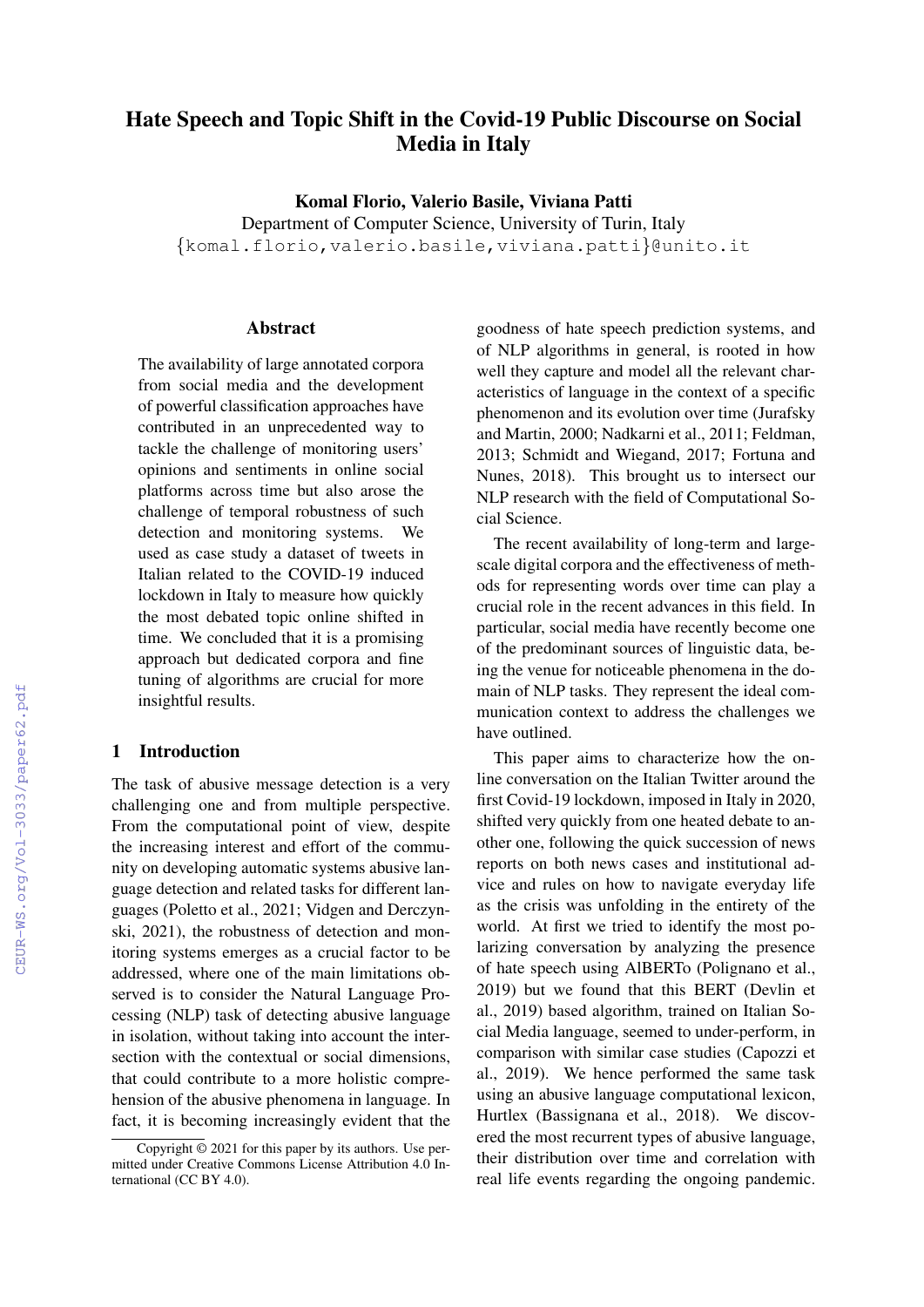To identify the most debated topics we resorted to topic modeling and in particular the Dynamic Topic Modeling allowed us to describe how the most frequent topics evolved over time and shed lights on the interplay with the governmental measures that sparked the most debated conversations.

## 2 Abusive Speech Prediction

In this work we use as case study a dataset of tweets related to the COVID-19 induced lockdown in Italy, as this was the perfect example of government measures that deeply affected everyday life of citizens and hence had the potential to spark very heated debates online. We rely on a recently developed resource, named 40wita <sup>1</sup> (Basile and Caselli, 2020), created by means of filtering with a set of dedicated keywords the publicly available TWITA dataset (Basile et al., 2018), a long term collection of tweets in Italian. The filtering was run from  $1^{st}$  February 2020 to  $30^{th}$  April 2020 and resulted in the collection of 3309704 tweets.

AlBERTo Our first experiment to detect the most debated conversation consisted in a hate speech prediction with AlBERTo, using the same set of hyper-parameters as in (Florio et al., 2020). The findings show a peak of 6% of daily abusive messages around mid February 2020 and at the end of April 2020, while for the rest of the timestamps the rates were much lower (in some cases almost close to zero) than those found in other Twitter-based datasets (see for example (Capozzi et al., 2020)).

Even allowing for the influence of a different context, this finding induced us to conclude that an unknown but not negligible percentage of hateful messages were left undetected. We believe that increasing the training dataset size and quality could lead to better results. For this experiment the data were annotated using guidelines developed for an hate speech detection task, while a set of new guidelines developed specifically for this context could be a significant improvement in the quality of the labelled data. Another possible adjustment relies on the number of annotators and the exploration of the best metric to compute their disagreement, following the latest published work on annotating subjective tasks (Basile et al., 2021).

Hurtlex In order to get a broader insight of the hateful messages in this dataset that were potentially left out by AlBERTo, we performed the same task by means of Hurtlex (Bassignana et al., 2018)<sup>2</sup>, a multilingual computational lexicon that contains 17 different categories of abusive language, each of them consisting of a list of characterising words.

The predominant categories of hate speech are represented by tweets containing derogatory words, abusive terms related to moral and behavioural defects, and words indicating cognitive disabilities and diversity. To gain a deeper insight on how this classification has unfolded we analysed which were the most common words that classified a tweet into a specific category. Quite often the words that determine whether a tweet falls or not into a category, and independently on the category, are very generic (e.g., "problema"="problem", "storia"="history") or can assume very different meaning depending on the context (e.g.: "cane"="dog" can be used as a derogatory term or with a neutral meaning), and this contributes in creating a noisy tweets classification. This insight is meaningful in showing why HurtLex presents some struggles in the accuracy of this task. For this reason, the division into pre-defined categories turned out to be not as informative as we were hoping at the beginning. An improvement on this would encompass a manual revision of the list of words for each category, in order to exclude the most generic ones and retain only those which can potentially improve the accuracy of the result. We also conducted a manual revision of all the tweets belonging to the categories with less than 30 tweets, while for the other categories we choose a random sample of 30 tweets, for consistency with the previous case. One of the most interesting findings was that in the category "rci - locations and demonyms", in contrast to the global dimension of the pandemic, our data counter-intuitively showed that the debate was centered strictly around the measures taken in Italy and the differences between national and local rules.

This lexicon-based approach, even though it did not lead to the desired outcome, was nevertheless important to gain more information on our corpus and experience for future directions. In the next sections we will focus on the most powerful classification tool that we employed on this dataset: two

<sup>1</sup>https://osf.io/n39ks/

 $^{2}$ http://hatespeech.di.unito.it/resourc es.html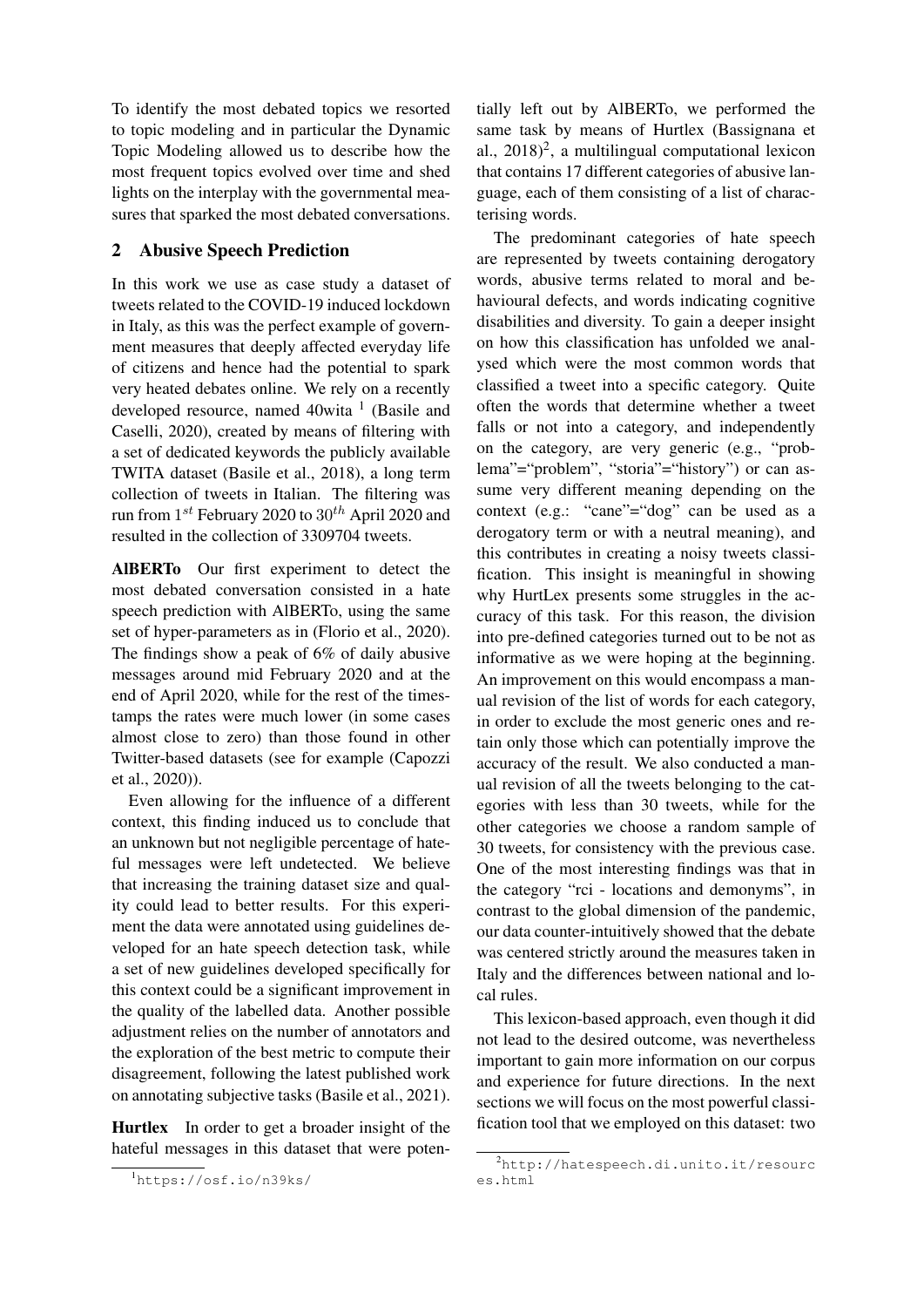different algorithms for unsupervised topic modeling.

## 3 Topic Modeling

We implemented two different classification algorithms. At first we run an exploratory topics analysis with a Latent Dirichlet Allocation (or LDA) and then a Dynamic Topic Modeling (or DTM) to better capture the temporal evolution of topics in the discourse.

Latent Dirichlet Allocation The first topic model algorithm that we applied to our dataset is the Latent Dirichlet Allocation, which was first introduced by Blei (Blei et al., 2003). The popularity and versatility of such algorithm relies on the human-interpretable form of the extracted topics and on being, by construction, very robust when deployed on unseen documents.

This model was able to correctly and precisely identify the conversations around the first relevant news around the incoming pandemic. Examples of this include the first restrictions on movements following the first Covid-19 outbreak in Lombardy and Veneto, the national lockdown issued in March and the consequent gradual shift of the conversation towards the difficulties of normal life in such a new context.

As powerful as this model is, it showed a fundamental limit for our perspective and purpose. The relevant topics were punctual but, as expected, not consistent over time because the model was completely re-trained on data from every single week, hence the results for each single time slice were agnostic of the result for every other time slices, and therefore not time-consistent, or comparable, by design. To overcome this issue we implemented a Dynamic Topic Modeling.

Dynamic Topic Modeling The Dynamic Topic Modeling (Blei and Lafferty, 2006) allows to split the datasets into custom time slices and extracts the same exact topics over all of them, thus enabling an analysis on how topics evolve over time.

At first we fine tuned the model by optimizing the perplexity and the coherence score. The first score captures the behaviour of the model towards data which were previously unknown by means of a normalised log-likelihood of a held-out test set. However there are relevant studies (for example (Chang et al., 2009) ) proving that perplexity and human judgement not only often do not correlate,

| Topic No. | Italian    | <b>English</b> |  |
|-----------|------------|----------------|--|
| Topic 0   | quarantena | quarantine     |  |
| Topic 1   | altro      | other          |  |
| Topic 2   | lavoro     | work           |  |
| Topic 3   | governo    | government     |  |
| Topic 4   | sanità     | healthcare     |  |

Table 1: Topics Extracted using the Dynamic Topic Modeling.

but sometimes they even anti-correlate. For this reason a second metric was elaborated: the coherence score, to better model human judgement. This measure captures the degree of semantic similarity between the words related to each single topic ( i.e., a measure of the likeness of their meaning). We did not have an annotated corpus that can serve as a training set, hence we only explored the trend of the coherence score with reference to changes in the number of topics, chunksize of data, number of passes and evaluation score. We then concluded for 5 topics and 20 words per topics, as listed in the following Table 1. We chose to leave one topic undetermined ("Topic 1 - Other") to label all the messages that the algorithm struggled to correctly assign to a specific topic.

The DTM outputs each unlabelled topic as a list of words with a relevance value. This value, between 0 and 1, represents the probability of a single word to be affiliated with a specific topic. The rationale behind the decision of choosing only 5 topics is that a higher number did not improve the understanding of the corpus as it led to a noisier classification. Each additional topic consisted of a list of words that were either very general in their meaning, or not very close semantically, or both, which made it very difficult to find a topic label that properly represented all the listed tokens.

The most powerful feature of the DTM is that, for each topic, it is possible to rank the most relevant words based on their attached probability value (of referring to the specific topic) and see how they evolve over time. In the following Figure 1, the change in ranking for all the 20 words involved is presented as a coloured heatmap, where the blue values represents words with higher ranking while the red ones are at the lower end of ranking.

There are two main insights we can gain from this visualization. The first one is that topics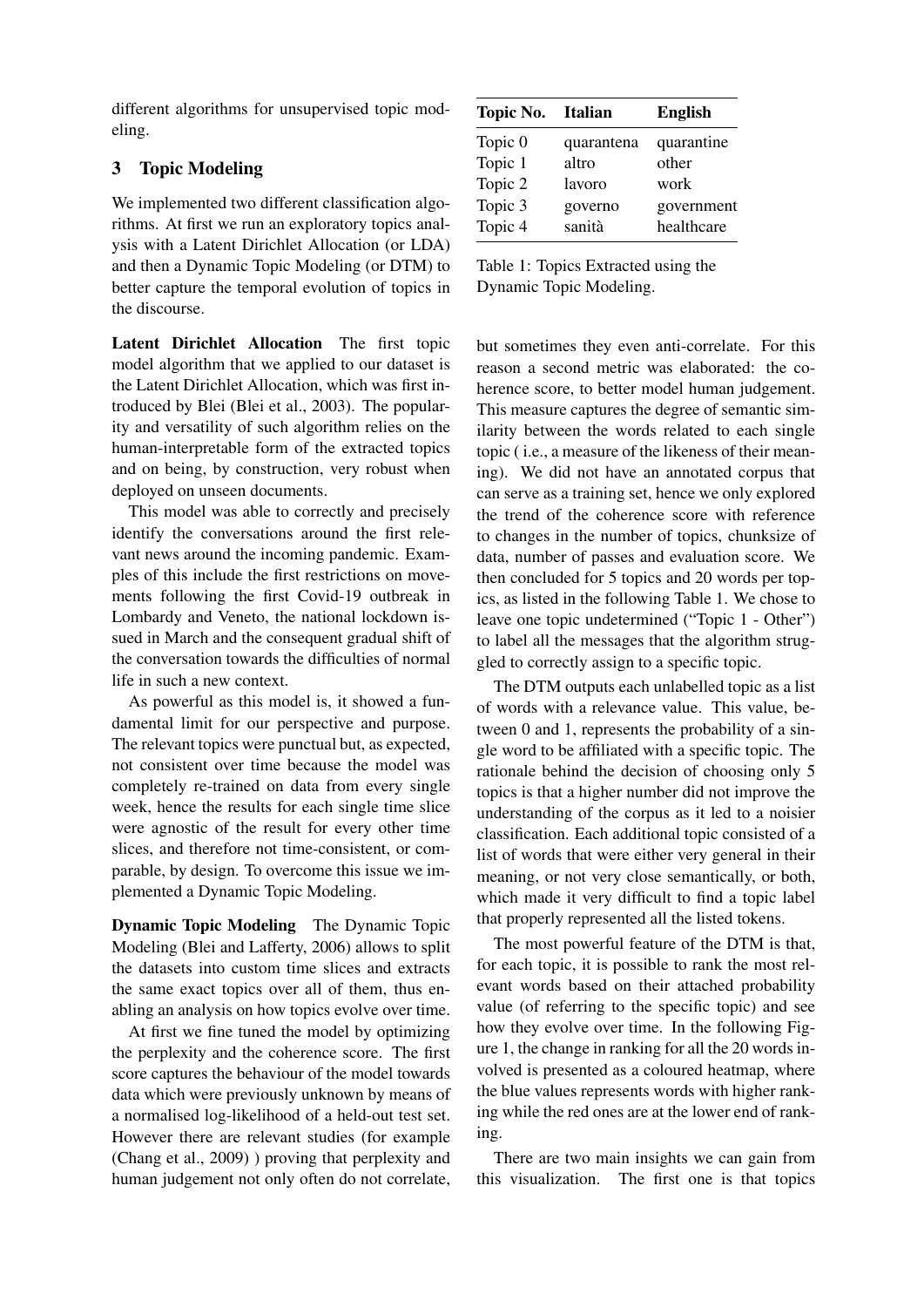

Figure 1: Time evolution of words relevance ranking for all the topics.

are lists of pretty common words, which proves how hard of a task topic detection is, because of the complexity and versatility of human language, where general words can be used in different contexts with different meanings. The second insight is that the biggest changes in the word ranking happen within the first time slices. A possible explanation may be traced back to how this dataset was created. The list of hashtags and trends used to filter the tweets was compiled in February and was fixed in time. This means that potentially interesting tweets were left out because they contained hashtags that emerged as relevant later in time but hence were not captured by the keywords used for selecting relevant tweets.

In order to measure the temporal trend of predominance for each topics, we computed, for each of the 13 time slices, the ratio of documents labeled as predominantly referring to each of the topic.

We plotted in Figure 2 the normalized share of documents classified as containing each of the topics in each time slices, to highlight the relative trends over time.



Figure 2: Evolution over time of mean and maximum values of the share of documents related to each of the topics.

We listed both metrics in the same chart as the difference in values was below our error threshold.

It is aligned with our intuition that the largest share of documents across time refer to topic "healthcare". But more in detail it is interesting to analyse the relation between the timestamp of the spikes and relevant Covid-19 events in Italy, as presented in Table 2.

The spikes in shares of documents related to the most predominant topic "quarantine" do follow temporally major events about public health announcement and measures, as shown in Table 2. This proves the point of this research, which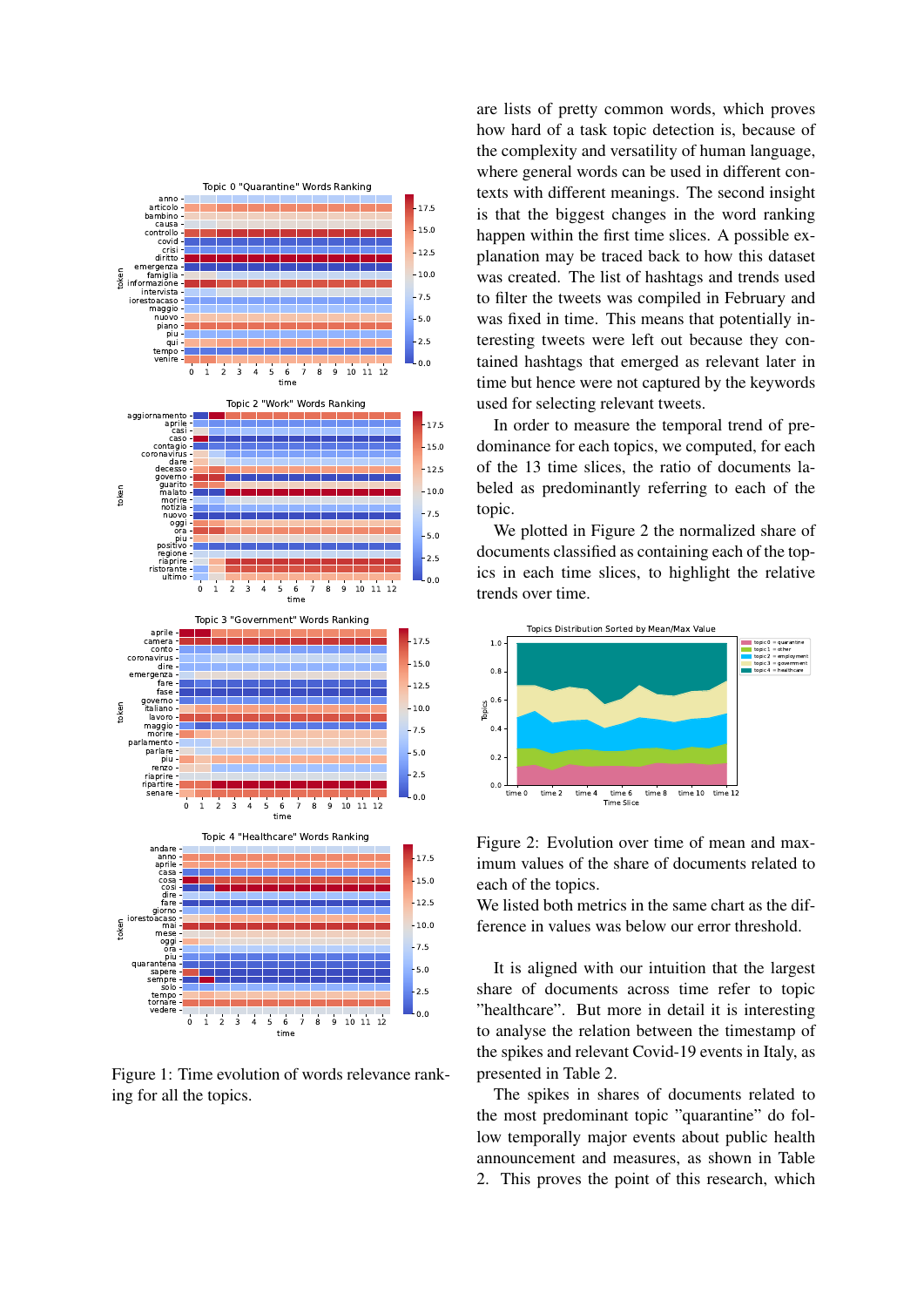| <b>Topic</b> | <b>Time-Slice</b> | <b>Start Day</b> | <b>End Day</b> | <b>Relevant event</b>                                                                          |
|--------------|-------------------|------------------|----------------|------------------------------------------------------------------------------------------------|
| 4-healthcare |                   | 16/2/20          | 22/2/20        | public discussion around the first red zones in Veneto                                         |
|              |                   | 8/3/20           | 14/3/20        | Announcement of the arrival of a medical task force from Cuba in Lombardy (14/3/20).           |
|              |                   |                  |                | Appointment of a special consultant for the emergency in Lombardy (16/3/20).                   |
| $2$ -work    |                   | 9/2/20           | 15/2/20        | public discourse around the Chinese community in Italy                                         |
|              |                   | 8/3/20           | 14/3/20        | Announcement of the arrival of a medical task force from Cuba in Lombardy (14/3/20).           |
|              |                   |                  |                | Appointment of a special consultant for the emergency in Lombardy (16/3/20).                   |
|              |                   | 19/4/20          | 25/4/20        | First positive news about the Oxford vaccine AstraZeneca                                       |
| 3-government | - 2               | 16/2/20          | 22/2/20        | public discussion around the first red zones in Veneto                                         |
| 0-quarantine | 3                 | 23/2/20          | 29/2/20        | first red zones issued in Lombardy and Veneto                                                  |
|              | 9                 | 5/4/20           | 11/4/20        | Economical measure announced.<br>Public discourse around lifting the strict lockdown measures. |

Table 2: Relevant Covid-19 events occurred around spikes in the chart.

is that the discourse on Twitter does not only follow closely the most recent and relevant news but it quickly shifts from one topic to the other. In fact, all major peaks in Fig. 2 are followed by a sharply decreasing trend, indicating an immediate loss of predominance and hence an alternation of the dominant arguments of debates.

We explored in a similar way also the temporal evolution of the share of tweets labelled with the Hurtlex categories.

For each of the time slices we computed the relative frequency of tweets labeled with every categories and then created a stacked plot of their maximum values (shown in Figure 3) and the normalized mean values (shown in Figure 4) of their frequencies, to identify both peaks and categories that were consistently predominant through the time.

The relevance of the Hurtlex category related to derogatory words detected over the whole dataset, as described in Section 2, confirms its validity also at a weekly time granularity, as shown by Figure 3. Looking at the chart as a whole it is important to notice that, as we have already highlighted before, the peaks occur in time slices 3 and 5, which respectively correspond the the issue of the first red zones in Italy and two major public health news regarding Lombardy, the hardest hit region of Italy in the first phases of the pandemic (see Table 2 for details).

It is relevant to notice that these peaks occur exactly in the same time slices as the peaks in Figure 2 for the topics "quarantine" and "healthcare", showing that the most heated debates happened around public measures that affected directly and immediately on both the collectivity ("healthcare") and personal life ("quarantine"). Analysing the mean value of the frequencies, in Figure 4, we can see that categories rank differently from Figure 3. More specifically we see that



Figure 3: Hurtlex categories maximum frequencies values over time.



Figure 4: Hurtlex categories mean frequencies values over time.

for example "ddf - physical disabilities and diversity" is by far the most consistent over time but it represents somehow a generic type of offensive language, not correlated with the pandemic, and to some extent this is as a noisy classification of tweets and it would be interesting to investigate further how to improve on this result.

## 4 Conclusion and Final Remarks

In this work we tried to tackle the challenge of measuring and quantifying the topic shift in the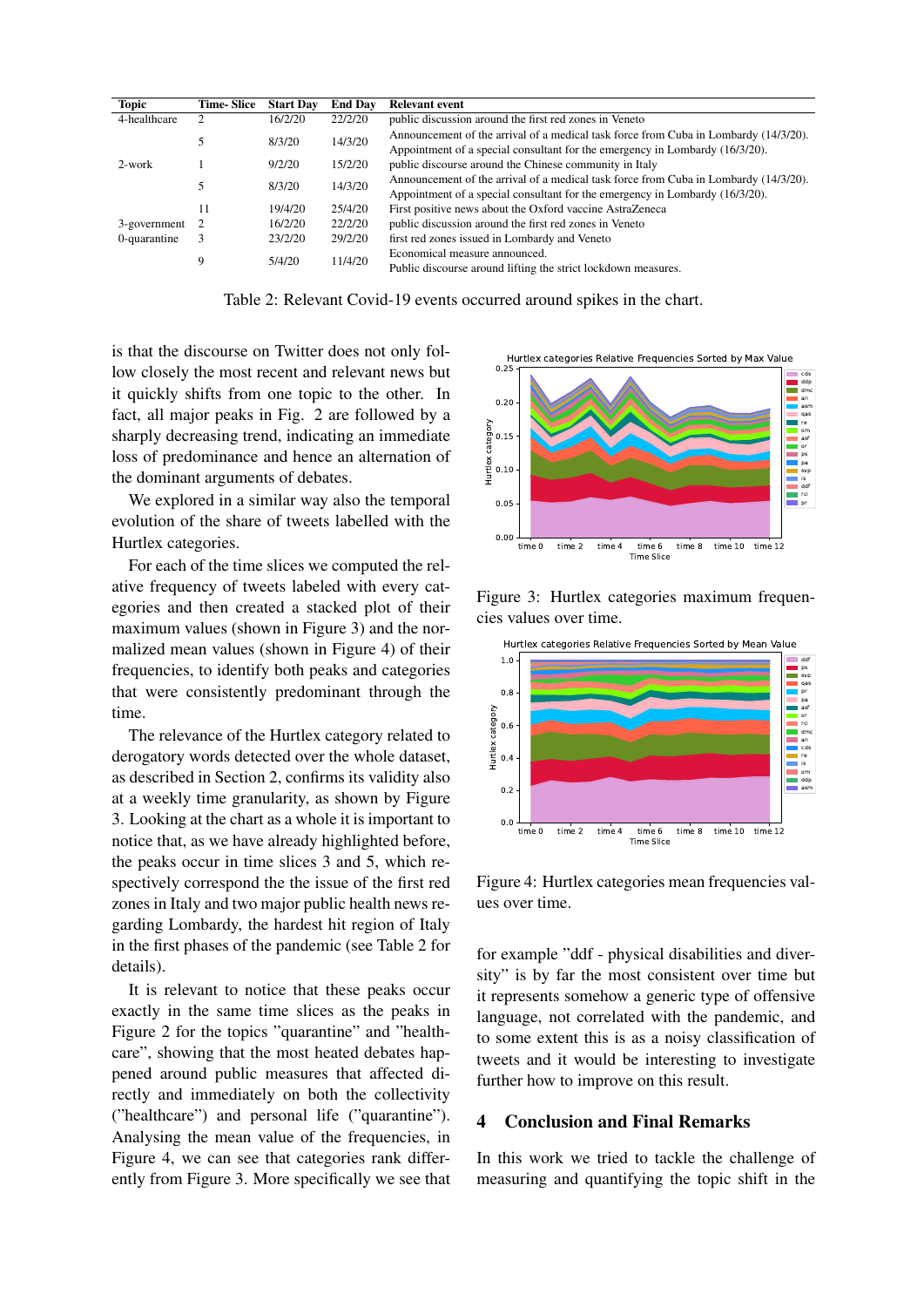public discourse on Social Media, using as a case study the online debate on Twitter following the Covid-19 related lockdown in Italy in 2020, by means of a dedicated dataset. By combining multiple classification methods we gathered insights into which governmental measures generated the most debated online conversation but we also concluded for the need of deeper investigation on how to build ad hoc corpora and methods to investigate specific linguistic phenomena as online conversation with rapid topic shift following the flow of news coming from both online and traditional media outlets. We also tried to inform AlBERTo with information extracted from topic modeling but the results were far from satisfying. This is a promising way to enhance the accuracy of hate speech prediction, but we concluded that a further investigation on size and characteristics of datasets is essential to gain better results.

#### References

- Valerio Basile and Tommaso Caselli. 2020. 40twita 1.0: A collection of Italian Tweets during the COVID-19 Pandemic.
- Valerio Basile, Mirko Lai, and Manuela Sanguinetti. 2018. Long-term Social Media Data Collection at the University of Turin. In *Proceedings of the Fifth Italian Conference on Computational Linguistics (CLiC-it 2018)*, volume 2253 of *CEUR Workshop Proceedings*, pages 1–6, Torino,Italy. CEUR-WS.org.
- Valerio Basile, Michael Fell, Tommaso Fornaciari, Dirk Hovy, Silviu Paun, Barbara Plank, Massimo Poesio, Alexandra Uma, et al. 2021. We need to consider disagreement in evaluation. In *1st Workshop on Benchmarking: Past, Present and Future*, pages 15–21. Association for Computational Linguistics.
- Elisa Bassignana, Valerio Basile, and Viviana Patti. 2018. Hurtlex: A multilingual lexicon of words to hurt. In *Proceedings of the Fifth Italian Conference on Computational Linguistics (CLiC-it 2018), Torino, Italy, December 10-12, 2018*, volume 2253 of *CEUR Workshop Proceedings*, pages 1–6. CEUR-WS.org.
- David M Blei and John D Lafferty. 2006. Dynamic topic models. In *Proceedings of the 23rd international conference on Machine learning*, pages 113– 120.
- David M Blei, Andrew Y Ng, and Michael I Jordan. 2003. Latent dirichlet allocation. *Journal of Machine Learning Research*, 3:993–1022, March.
- Arthur TE Capozzi, Mirko Lai, Valerio Basile, Fabio Poletto, Manuela Sanguinetti, Cristina Bosco, Viviana Patti, Giancarlo Ruffo, Cataldo Musto, Marco Polignano, et al. 2019. Computational linguistics against hate: Hate speech detection and visualization on social media in the" contro l'odio" project. In *6th Italian Conference on Computational Linguistics, CLiC-it 2019*, volume 2481, pages 1–6. CEUR-WS.
- Arthur TE Capozzi, Mirko Lai, Valerio Basile, Fabio Poletto, Manuela Sanguinetti, Cristina Bosco, Viviana Patti, Giancarlo Ruffo, Cataldo Musto, Marco Polignano, et al. 2020. "contro l'odio": A platform for detecting, monitoring and visualizing hate speech against immigrants in italian social media. *IJCoL. Italian Journal of Computational Linguistics*, 6(6-1):77–97.
- Jonathan Chang, Jordan Boyd-Graber, Chong Wang, Sean Gerrish, and David M Blei. 2009. Reading tea leaves: How humans interpret topic models. In *Proceedings of the 22nd International Conference on Neural Information Processing Systems*, NIPS'09, page 288–296, Red Hook, NY, USA. Curran Associates Inc.
- Jacob Devlin, Ming-Wei Chang, Kenton Lee, and Kristina Toutanova. 2019. BERT: pre-training of deep bidirectional transformers for language understanding. In *Proceedings of the 2019 Conference of the North American Chapter of the Association for Computational Linguistics: Human Language Technologies, NAACL-HLT 2019, Minneapolis, MN, USA, June 2-7, 2019, Volume 1 (Long and Short Papers)*, pages 4171–4186, Minneapolis, MN, USA. Association for Computational Linguistics.
- Ronen Feldman. 2013. Techniques and applications for sentiment analysis. *Communications of the ACM*, 56(4):82–89.
- Komal Florio, Valerio Basile, Marco Polignano, Pierpaolo Basile, and Viviana Patti. 2020. Time of your hate: The challenge of time in hate speech detection on social media. *Applied Sciences*, 10(12):4180.
- Paula Fortuna and Sergio Nunes. 2018. A survey on automatic detection of hate speech in text. *ACM Computing Surveys (CSUR)*, 51(4):85.
- Daniel Jurafsky and James H. Martin. 2000. *Speech and Language Processing: An Introduction to Natural Language Processing, Computational Linguistics, and Speech Recognition*. Prentice Hall PTR, USA, 1st edition.
- Prakash M Nadkarni, Lucila Ohno-Machado, and Wendy W Chapman. 2011. Natural language processing: an introduction. *Journal of the American Medical Informatics Association*, 18(5):544–551.
- Fabio Poletto, Valerio Basile, Manuela Sanguinetti, Cristina Bosco, and Viviana Patti. 2021. Resources and benchmark corpora for hate speech detection: a systematic review. *Lang. Resour. Evaluation*, 55(2):477–523.